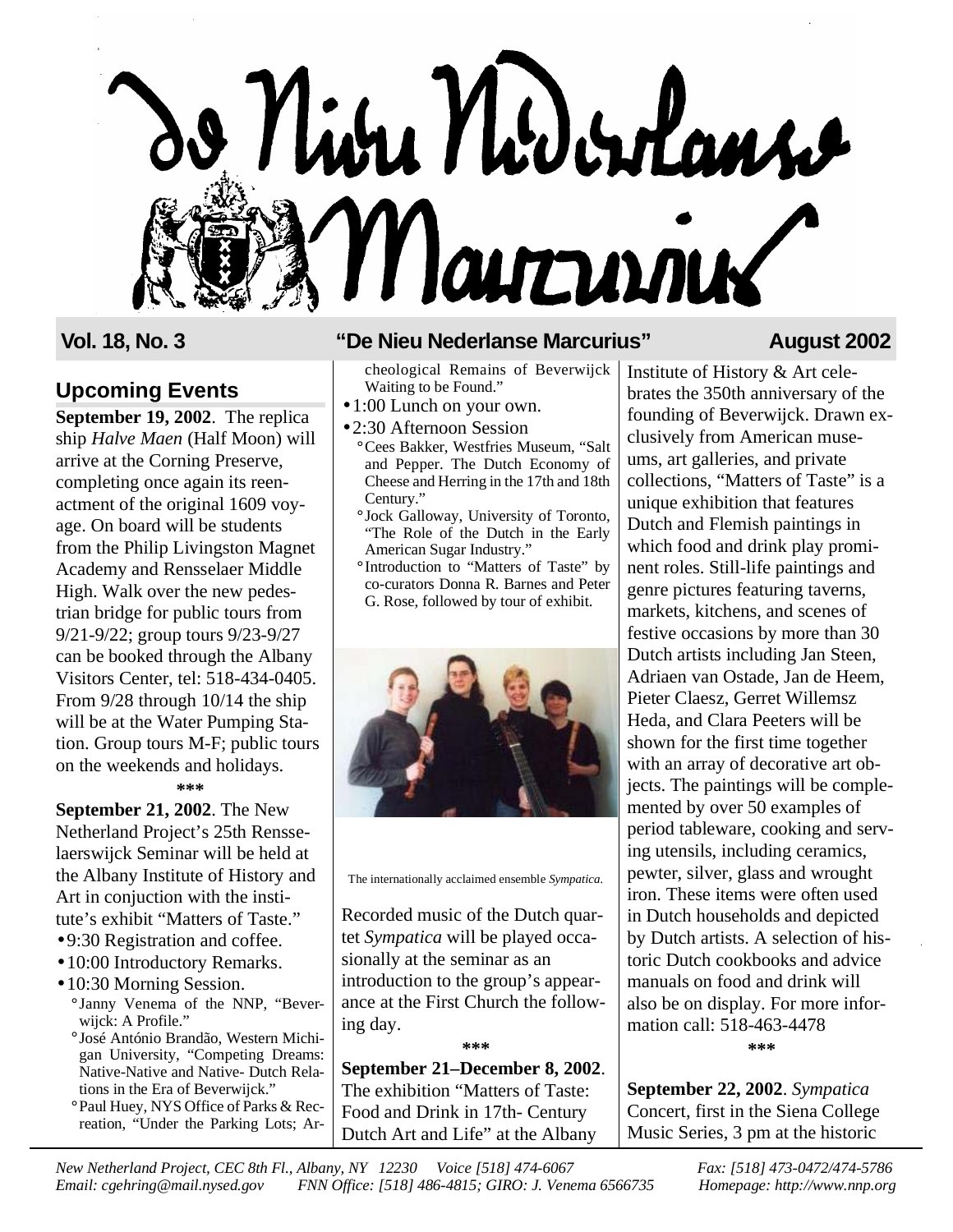# D e N i eu N eder l an s e M ar curius • 2

First Church in Albany, 110 Pearl Street. *Sympatica*, the internationally acclaimed ensemble of two recorders, gamba, and harpsichord, offers a Dutch musical performance entitled: *Wie gaat mee over zee*? For concert information and admission fees, call: 518-7834242. Free reception to follow sponsored by the Dutch Settlers Society of Albany.

# **News from the FNN**

The board of trustees of FNN met on Saturday, June 8, at the Ten Broeck Mansion in Albany. President van Schaick activated the nominating committee and appointed Charles Wendell chair. The committee will present its final selection of nominees to serve on the board of trustees at the scheduled board meeting in December.

**Annual Giving -- Donations of private donors, corporations, organizations, foundations and institutions**

We wish to thank the following donors for their generous gifts to the NNP. This list reflects contributions from July 1, 2001. Foundations, corporate donors, organizations and institutions appear in italics.

### **Sustaining Friend (up to \$100)**

Kay C. Ables John Austin Jacobus Bakker Dr. Donna Barnes Renee & Corry Barreveld Cynthia Biasca Coen Blaauw Jan Blaauw Dr. Patricia Bonomi Charles Boylen Kenneth Bradt John Broughton George Burger Gloria Carbaugh Marie Carlson D. C. Clagett Harry Collins Peter Christoph E. L. Church Marlene Davidson Rodman de Kay Kevin & Lynne Denton Muriel DeVeau Tatem Leo J. de Wys Carol Boyce Dudik Firth H. Fabend Dr. Arthur Fontijn Charles Franklin William Frost Daniel Gamber Susan Golz Robert Greene Evan Haefeli Joseph Halpern Lee Haring Robert & Janet Harman Karen S. Hartgen Susan Haswell Ann Hochizuki Dr. Louise Huber Lois & Paul Huey Mrs. Charles Irwin Hubert Jockin Mary Ellen Johnson Roy Jonkers Stanley Keasel

Esther Lakes Laura Lee Linder L. H. Lumey Family David Milne McKeown John Mattson John Mauk Hilliard Florence Milano Gusta Mc Morrow Richard Mooney Schuyler Neuhauser Arthur Newkirk Betty Nuovo Paul Palen Mr. C. C. Pegels Ruth Piwonka Katharine Potter Nicholas Quackenbush Melvin Roosen Mr. & Mrs. Richard Ryskamp Andrea Scheele J. Schipper James O. Schuyler Mr. & Mrs William Scutt James F. Sefcik Rev. Louis O. Springsteen Mr. & Mrs.William Starna Dr. Susan Staffa Julie Steitz Gaynell Stone Nancy Stoving Davidde Strackbein Fenton & Ruth Stuck L. & J. S. Taytelbaum Peter Ten Eyck Earl Van Alstine Mark Van Auken Mary Van Buren Peter Vandegrift William Vanden Heuvel Jeroen van den Hurk Mariet Van den Munckhof-Vedder Wampie van der Wal Jos van der Linde Mary E. van Gorden J. Charles Van Rensselaer A.T. Van Rensselaer *Van Voorhees Association*

Cynthia J. Van Zandt Evert Volkerz David William Voorhees Jack Vorhies Howard and Marilyn Vreeland Dr. Frans Wackers Janet Walker Paul & Doris Ward Charlotte Wilcoxen James Williams John F. Wing Thomas Wysmuller Mark C. Young

### **Burgher (\$100+)** Mrs. E. W. Adams

Gerald Auten George M. Belzer Andrew Brink Mr. & Mrs. Thomas E. Burke Robert G. Comegys William & Mary Jane Crotty George Damiano Hubert de Leeuw Donald Derr Shirley Dunn Dorothy M. Gress Sarah Gronim Mary Herberich Carole Huxley *IBM International Foundation* Dr. H. J.C. Jacobs Elinore Johnson Dorothy Koenig Dr. Gregory Krohel Alan LaRue Lucas Ligtenberg Dr. Dennis Maika Harry Macy John Moore John & Mary Murrin *The New York Times Capital, Inc.* Mary Rifkin John & Marion Stevens William J. vanden Heuvel Robert & Lori Van Vranken Dr. Adriana Van Zwieten

Mrs. Alexander Vietor Harold Vroman David Wanzer Joseph & Virginia Ward Dr. Theodore Wright Jr.

### **Magistrate (\$500+)**

*Consulate General of the Netherlands* Phoebe Bender Marilyn & Peter Douglas *Fred Tibbits & Associates* Ed C. Vandenburgh Gerard van Grensven Warren Brinson Weeks, Jr. Dr. Charles W. Wendell *Westnet, Inc.*

## **Burgomaster (\$1000+)**

Elisabeth P. Funk Dr. Andrew Hendricks *Alice P. Kenney Memorial Foundation*  Jane & Kenneth Moriarty, in memory of Fred W. Bogert, Jane Z. Bogert & Dr. Howard Hageman Peter Paulson John & Sally van Schaick

## **Council (\$2500+)**

*The Acorn Foundation Society of Daughters of Holland Dames Lucius Littauer Foundation*

**Director General (\$5000+)** *Colonial Lords of Manors in America* Mary Van Orsdol *The Holland Society of New York*

## **Benefactor (\$10,000+)**

*Doris Quinn Foundation* Dr. William & Erica Steffee *H. L. Funk Consulting* Anonymous donor

Finally, we also wish to express sincere thanks to all Friends of New Netherland for their annual membership contributions. Your support is critical to our mission. Thank you!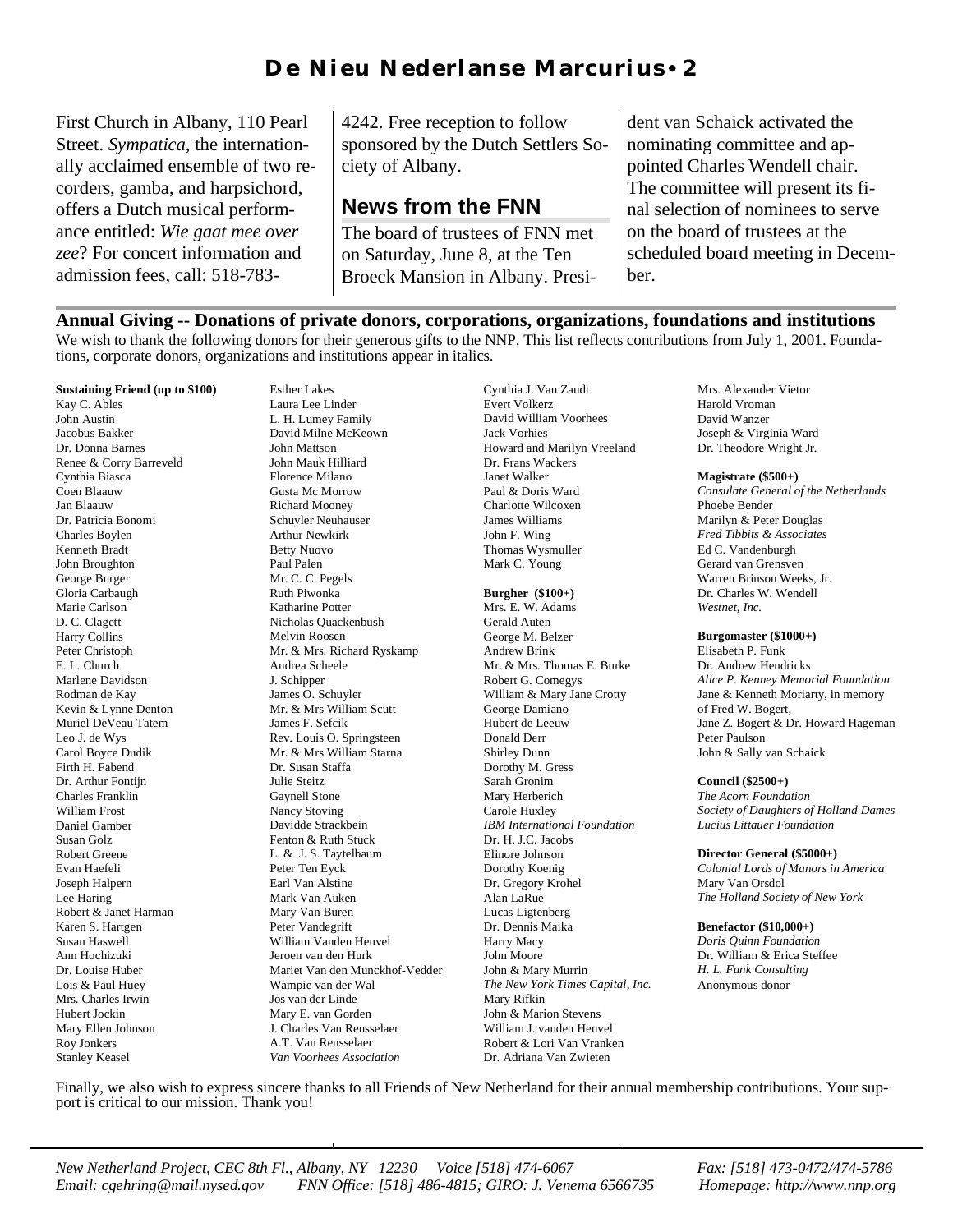**Correction**: The previous issue of the *Marcurius* incorrectly stated Donna R. Barnes's academic affiliation. Professor Barnes has a PhD from Rutgers University but has been affiliated with Hofstra University since 1967.

**\*\*\***

The annual dinner, following the Rensselaerswijck Seminar on September 21, 2002, will take place at the Albany Institute of History & Art in conjunction with the exhibit "Matters of Taste." The cost of a ticket will be \$75.00. Contact: 518- 486-4815

**\*\*\***

The annual Kenney Award ceremony was held on a perfect Saturday afternoon in the lovely gardens of the historic Ten Broeck Mansion in Albany. President van Schaick opened the June 8 ceremony by welcoming Ms. Tammis K. Groft, deputy director of collections and exhibitions of the Albany Institute of History & Art. Ms. Groft introduced this year's Kenney Award recipient, food historian Peter G. Rose, and described the institute's upcoming exhibit "Matters of Taste," of which Ms. Rose is a co-curator. President van Schaick presented the Award. Dr. Gehring presented a copy of the *Fort Orange Records* to John J. McEneny, member of the Assembly, to whom this volume is dedicated in recognition of his long support of the New Netherland Project. Finally, Janny Venema of the New Netherland Project presented the flag of Rensselaerswijck, which was used in the April 10 ceremony at City Hall, to the Dutch Settlers Society of Albany.

Dr. Theodore P. Wright Jr. accepted the flag on behalf of the society.

# **Books**

E. B. O'Callaghan's two volume *History of New Netherland* is available in a print-to-order edition through Higginson Books for \$105 per set. The volumes are printed on acid-free paper and bound in navy blue buckram with gold lettering on the spine; maps and illustrations are digitally reproduced. 3-5 copies are discounted 20%; 6 or more 40%. Send orders to the publisher at 148 Washington St., PO Box 778, Salem, MA 01970.

# **News**

Tom Vanderveldt of Western Australia is actively trying to promote interest in commemorating the 400th anniversary of the Dutch East India Company (VOC) in his homeland. Vanderveldt is chairman of the VOC Historical Society Inc. He wrote the following: "Our society is engaged in researching the many shipwreck survivors along the West Australian coast, which is several hundred over a 100 year period. Two mutineers were put ashore by Commander Pelsaert of the *Batavia*, the ship that wrecked on the Houtman abrolhos in 1629. There is evidence that they survived for a long time, integrating with the local aborigines, introducing a form of agriculture and fishing methods. There is evidence that 16% of the Nhanda people's language is derived from Dutch words. However, Australian history gives no recognition of this 200 years of history." Vanderveldt can be reached at his

society at 17a Queens Road, Mt. Pleasant 6153, Western Australia. Email: [tjv@riobay.com.au.](mailto:tjv@riobay.com.au) See article by author in **Totidem Verbis**.

# **Family Reunions**

**September 13–14**. The Association of Blauvelt Descendants will hold its 76th annual meeting and reunion at Canandaigua, NY. For further details go to: [www.blauvelt.org/.](http://www.blauvelt.org)

**\*\*\***

**October 2–6, 2002**. Wyckoff House Museum 350th anniversary and family reunion. Events include a cocktail party at the New York Yacht Club, a symposium on the future of the Dutch colonial farmhouse, and a guided bus tour of Brooklyn Dutch heritage sites. For a complete schedule of activities and additional information go to: [www.wyckoffassociation.org](http://wycoffassociation.org)/; or tel: 718-629-5400. **\*\*\***

**October 12, 2002**. The Van Voorhees Association announces its 70th annual reunion. Once again it will take place at the Six Mile Run Reformed Church in Franklin Park, NJ. For further details contact David R. Voorhees at 609-466- 1139; or [voorhees25@](mailto:voorhees25@comcast.net) comcast.net

# **Websites**

The website for the host of this year's Rensselaerswijck Seminar is: [www.albanyinstitute.org/.](http://www.albanyinstitute.org) **\*\*\***

For information on the VOC ship *De Duyfken* that made landfall in Australia in 1606, go to the web site[: www.duyfken.com/.](http://www.duyfken.com)